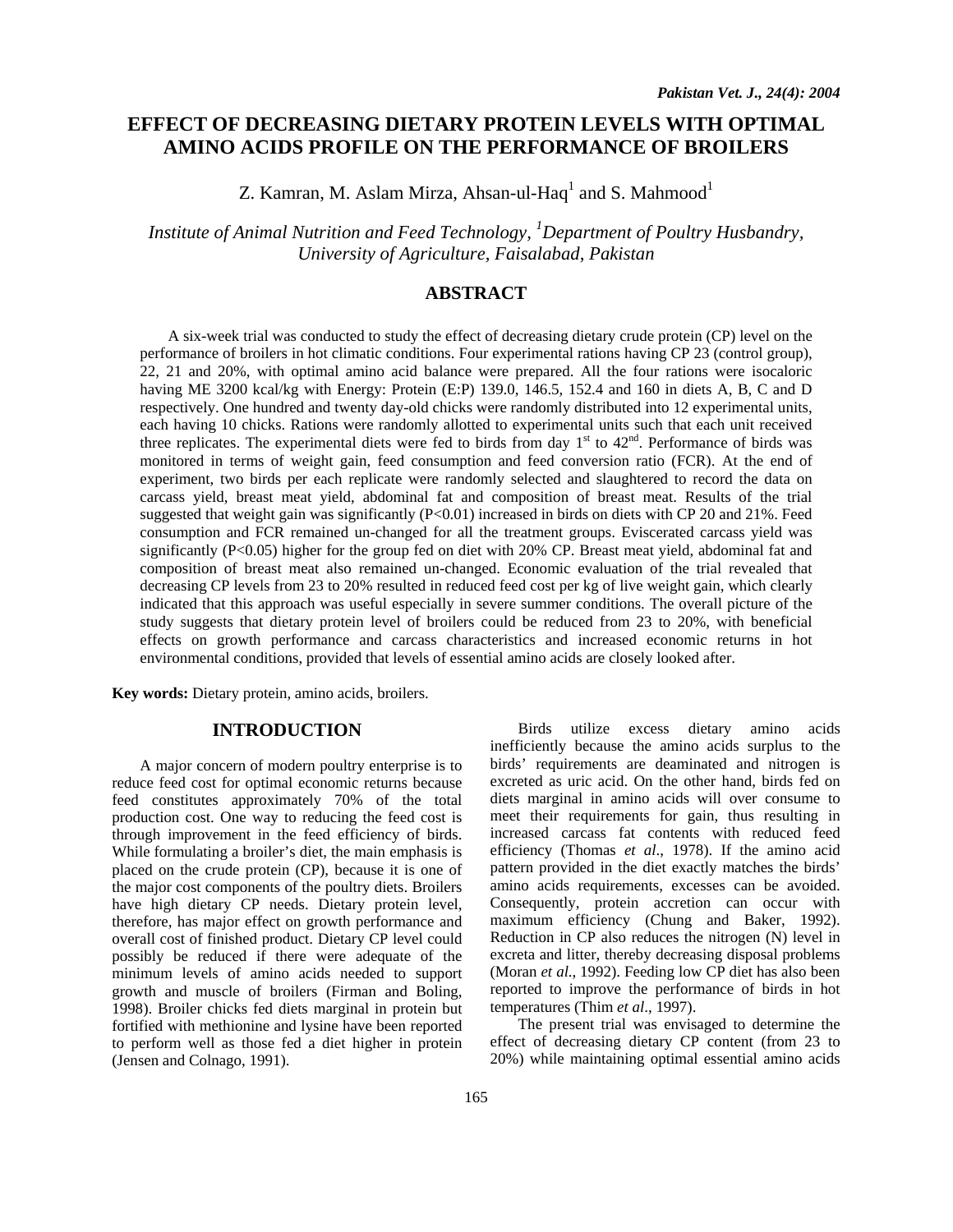profile on the performance of broilers in hot climatic conditions.

## **MATERIALS AND METHODS**

One hundred and twenty day-old broiler chicks (Hubbard) of mixed sex were wing banded and randomly divided into twelve experimental units (replicates) of 10 chicks each. Four experimental broiler rations (A, B, C, D) were formulated (Table 1). Ration A served as control with 23% CP. In rations B, C and D, the CP was reduced to 22, 21 and 20%, respectively. All four rations were isocaloric ( $ME =$ 3200 Kcal/kg) with Energy: Protein (E:P) 139.0, 146.5, 152.4 and 160 in diets A, B, C and D respectively. Lysine, which was maintained at 1.1% in each ration, was chosen as reference amino acid to which all other essential amino acids were ratioed in ideal acid pattern (Baker, 1997).

Each of four rations was allotted randomly to 3 replicates. The experimental diets were fed to birds from days 1 to 42. Performance of birds was monitored in terms of weight gain, feed consumption and feed conversion ratio. At the end of experiment, two birds per replicate were randomly selected and slaughtered to record the data on carcass yield, breast meat yield, abdominal fat and composition of breast meat. The economics of all the rations was also calculated.

The data thus obtained on various parameters were subjected to statistical analysis according to completely randomized design using analysis of variance technique. Duncan's Multiple Range test was applied to compare the significance of differences between the means (Steel and Torrie, 1980).

## **RESULTS AND DISCUSSION**

 Dilution of the CP content of the diet, while maintaining essential amino acids as per NRC (1994) in hot climatic condition, resulted in a significant  $(P<0.01)$ increase in weight gain in chicks of groups C and D fed on experimental diets with 21 and 20% CP as compared to control (group A) with 23% CP and group B with 22% CP (Table 2). Similar results were reported by Thim *et al*. (1997) when dietary protein level was reduced to 20% at a temperature higher than 26.7ºC.

 An increase in feed intake was also noted in response to protein dilution and energy:protein widening which was non-significant. As the calorific value of all the experimental rations was the same and even the diet with the lowest protein level (i.e. 20%) supplied sufficient amount of essential amino acids required for the growth of birds, it was natural that the feed consumption of the birds remained the same on different experimental diets. The results of the present trial on feed intake are in accordance with the feedings of Han *et al*. (1992), Bartov and Plavnik (1998) and Hai and Blaha (1998), who found no difference in feed intake of broiers when dietary CP contents were decreased from 23 to 20%. The results are however, not supported by the findings of Kidd *et al*. (2001), Bregendahl *et al*. (2002) and Ferguson *et al*. (1998), who found significant increase in feed intake by broiler chicks fed on diet with CP 20% and supplemented with amino acids as against those fed a 23% CP diet.

 Feed conversion ratio (FCR) was slightly improved by decreasing dietary CP level. The difference was, however, non-significant. The results are in accordance with the findings of Han *et al*. (1992), Bartov and Plavnik (1998) and Hai and Blaha (1998), who found no difference in FCR of broilers when the CP content of the diet was decreased from 23 to 20%. The results of the present trial are not supported by the findings of Kidd *et al*. (2001), Bregendahl *et al*. (2002) and Ferguson *et al*. (1998), who noted significant increase in FCR of broiler chicks fed diets with 20% CP supplemented with essential amino acids (EAA) compared to those fed a diet with 23% CP.

 Dilution of the CP content of the diet resulted in significant (P<0.05) increase in eviscerated carcass weight/yield (Table 2). The improvement in weight gain and carcass yield with the use of low CP diet (supplemented with EAA) could be due to reduced heat increment, which was associated with the metabolism of excess protein. Reduced heat increment led to reduced heat stress and, therefore, improved feed intake and weight gain. Kidd *et al*. (2001) and Bartov and Plavnik (1998) also reported increased carcass yield when a low protein diet (19%) was fed as compared to high protein (22.5%) diet. In contrast, Bregendahl *et al*. (2002) reported that chicks fed low CP diet (20%) supplemented with essential amino acids gained less weight as against the control diet (23% CP). Breast meat yield, abdominal fat and CP and edible energy content of breast meat remained unaffected in response to dietary protein dilution.

 Overall, the results of the present trial indicated that decreasing dietary CP level associated with optimal essential amino acids did not significantly affect the carcass characteristics. It was also obvious from these results that decrease in CP was not associated with over consumption of feed, hence there was not any appreciable increase in abdominal fat contents. The results corresponded with those of Han *et al*. (1992).

 Economic evaluation of the trial revealed that decreasing CP levels from 23 to 20% resulted in reduced feed cost per kg of live weight gain which clearly indicated that this approach was useful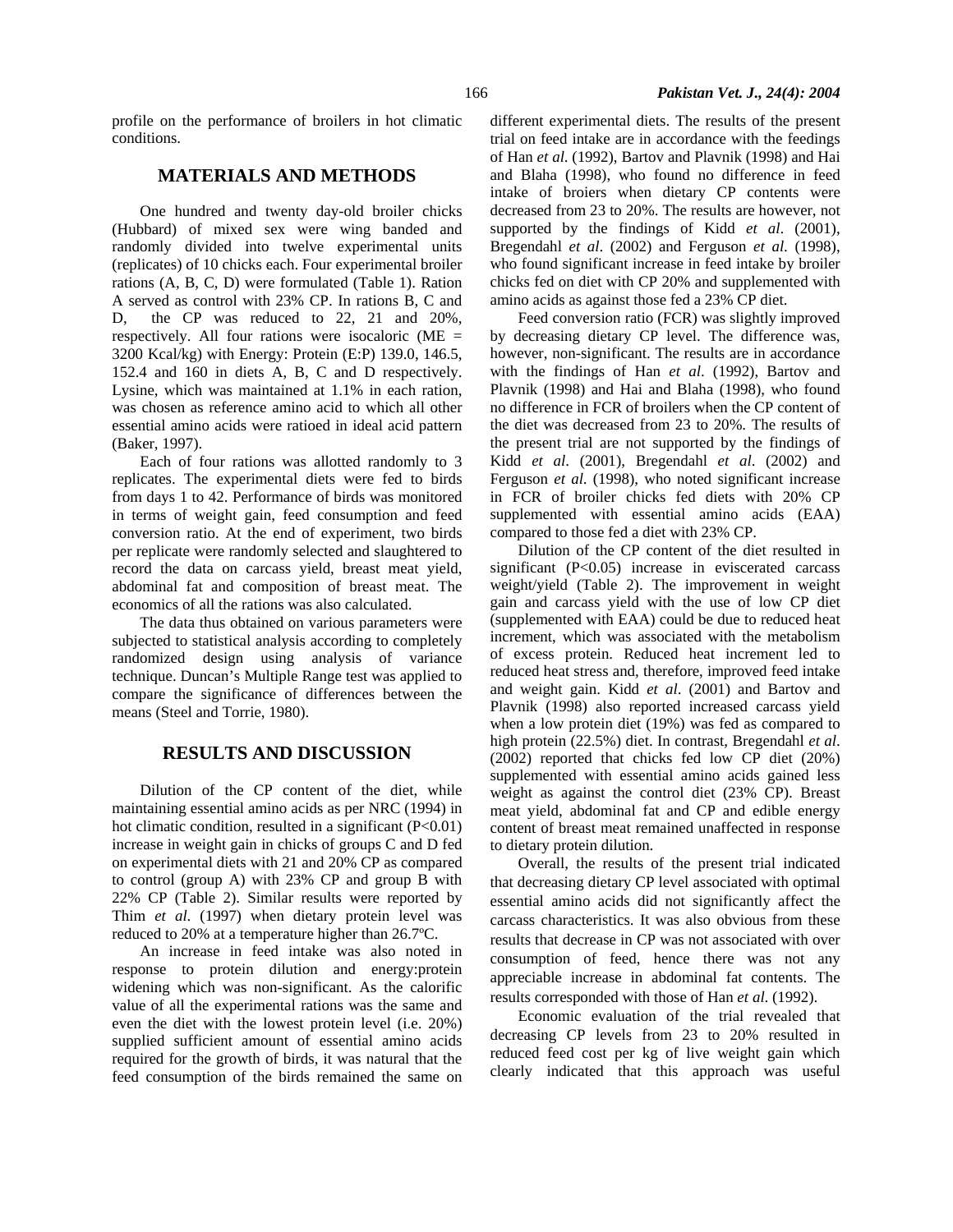| Ingredients                                           | <b>Experimental diets</b> |       |             |       |  |  |  |
|-------------------------------------------------------|---------------------------|-------|-------------|-------|--|--|--|
|                                                       | A                         | B     | $\mathbf c$ | D     |  |  |  |
| Corn                                                  | 31.03                     | 30.37 | 31.79       | 31    |  |  |  |
| Wheat                                                 | 8.0                       | 8.0   | 8.0         | 9.0   |  |  |  |
| Rice                                                  | 8.47                      | 12.49 | 11.7        | 12    |  |  |  |
| Rice polishings                                       | 8.0                       | 8.0   | 8.0         | 9.25  |  |  |  |
| Soybean meal                                          | 7.0                       | 7.0   | 7.0         | 7.0   |  |  |  |
| Canola meal                                           | 3.0                       | 3.0   | 3.0         | 3.5   |  |  |  |
| Cotton seed meal                                      | 8.59                      | 5.42  | 5.97        | 5.6   |  |  |  |
| Corn gluten (60%)                                     | 8.0                       | 8.0   | 8.0         | 6.0   |  |  |  |
| Fish meal                                             | 8.0                       | 8.0   | 6.0         | 6.15  |  |  |  |
| Vegetable oil                                         | 4.78                      | 4.5   | 4.7         | 4.92  |  |  |  |
| Dicalcium phosphate                                   | 1.0                       | 1.08  | 1.26        | 0.85  |  |  |  |
| Limestone                                             | 0.55                      | 0.51  | 0.79        | 0.90  |  |  |  |
| Molasses                                              | 3.0                       | 3.0   | 3.0         | 3.0   |  |  |  |
| Vit/min premix                                        | 0.5                       | 0.5   | 0.5         | 0.5   |  |  |  |
| L-Lysine                                              | 0.06                      | 0.1   | 0.18        | 0.18  |  |  |  |
| <b>DL-Methionine</b>                                  | 0.03                      | 0.04  | 0.06        | 0.09  |  |  |  |
| L-Threonine                                           | 0                         | 0     | 0.04        | 0.06  |  |  |  |
| Total                                                 | 100                       | 100   | 100         | 100   |  |  |  |
| <b>Calculated nutrient and amino acid composition</b> |                           |       |             |       |  |  |  |
| CP (%)                                                | 23                        | 22    | 21          | 20    |  |  |  |
| ME (kcal/kg)                                          | 3200                      | 3200  | 3200        | 3200  |  |  |  |
| Energy: Protein (E:P)                                 | 139.0                     | 146.5 | 152.4       | 160.0 |  |  |  |
| CF(%)                                                 | 4                         | 4     | 4           | 4     |  |  |  |
| Ca (%)                                                | 1.0                       | 1.0   | 1.0         | 1.0   |  |  |  |
| Available P(%)                                        | 0.45                      | 0.45  | 0.45        | 0.45  |  |  |  |
| Lysine (%)                                            | 1.10                      | 1.10  | 1.10        | 1.10  |  |  |  |
| Methionine (%)                                        | 0.50                      | 0.50  | 0.50        | 0.50  |  |  |  |
| Arginine (%)                                          | 1.25                      | 1.25  | 1.25        | 1.25  |  |  |  |
| Histidine (%)                                         | 0.55                      | 0.50  | 0.50        | 0.49  |  |  |  |
| Phenylalanine (%)                                     | 1.10                      | 1.04  | 1.01        | 0.95  |  |  |  |
| Threonine (%)                                         | 0.80                      | 0.80  | 0.80        | 0.80  |  |  |  |
| Leucine (%)                                           | 2.17                      | 2.12  | 2.06        | 1.88  |  |  |  |
| Isoleucine (%)                                        | 0.80                      | 0.80  | 0.80        | 0.80  |  |  |  |
| Valine (%)                                            | 1.08                      | 1.04  | 1.0         | 0.96  |  |  |  |
| Tryptophan (%)                                        | 0.20                      | 0.20  | 0.20        | 0.20  |  |  |  |

**Table 1: Percent ingredient composition of experimental rations** 

#### **Table 2: The effect of decreasing protein level with optimal amino acids profile on the growth performance and carcass characteristics of broilers during 0-6 weeks**   $\overline{a}$

| parameters                    | Dietary CP levels (%) |                   |                   |                    |  |
|-------------------------------|-----------------------|-------------------|-------------------|--------------------|--|
|                               | 23                    | 23                | 21                | 20                 |  |
| Average weight gain (g/chick) | 1408 <sup>b</sup>     | 1439 <sup>b</sup> | $1525^a$          | $1551^a$           |  |
| Average feed intake (g/chick) | $2970^a$              | $2974^a$          | 3103 <sup>a</sup> | $3100^a$           |  |
| Feed conversion ratio         | $2.11^a$              | 2.06 <sup>a</sup> | 2.07 <sup>a</sup> | 2.03 <sup>a</sup>  |  |
| Carcass yield (%)             | $55.13^{\circ}$       | $59.26^{b}$       | $58.83^{b}$       | $62.40^a$          |  |
| Breast meat yield (%)         | $23.20^a$             | $23.73^{a}$       | $23.53^{a}$       | 24.16 <sup>a</sup> |  |
| Abdominal fat                 | 3.03 <sup>a</sup>     | $3.17^{a}$        | 2.80 <sup>a</sup> | 3.70 <sup>a</sup>  |  |
| CP content of breast meat     | 70.79 <sup>a</sup>    | $70.63^a$         | $68.67^{\circ}$   | $68.39^{a}$        |  |
| EE content of breast meat     | $7.12^a$              | $7.47^a$          | $7.72^a$          | 8.05 <sup>a</sup>  |  |
| Cost/kg live weight gain (Rs) | 24.69                 | 23.62             | 22.60             | 21.78              |  |

Mean values within rows showing different superscripts differ significantly (P<0.05)